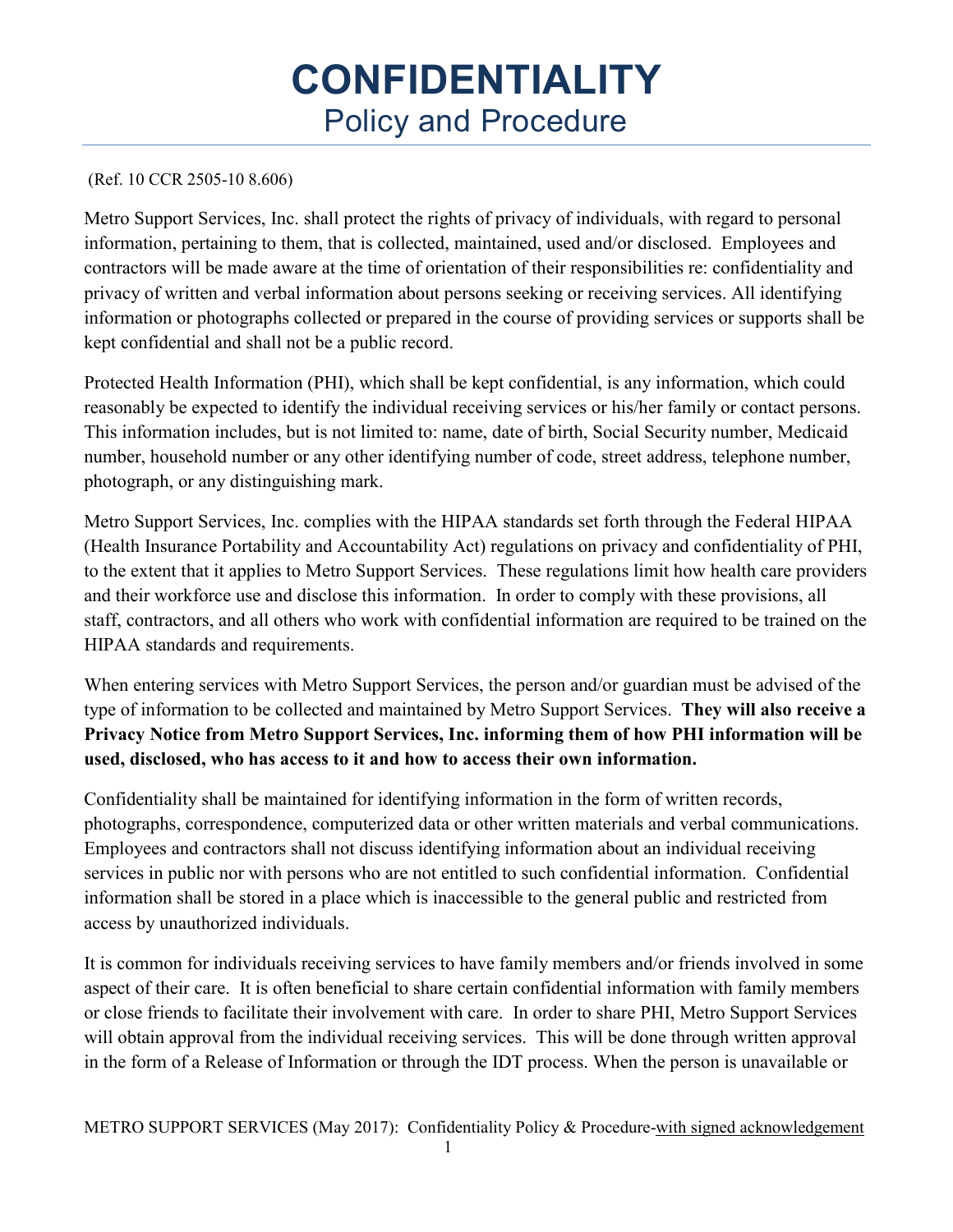unable to agree due to incapacity or emergency, such disclosure may be made if it is deemed in the best interest of the individual being served.

## **PROTECTED HEALTH INFORMATION**

PHI information shall not be disclosed for any purpose other than for treatment, our services or our payment purposes, or as required by employment duties or contract, unless such disclosure is specifically authorized by a signed authorization. If the individual receiving services or his/her guardian has restricted the uses and disclosures of his/her PHI, the information shall not be used or disclosed except as necessary for the emergency treatment of the individual. It is the responsibility of each employee and contractor to determine if a restriction exists and to act according to the restriction.

All written authorization must be: 1) signed and dated; 2) for a specified time period: 3) specific as to the information or photograph to be disclosed and the intended use of such information or photograph; and, 4) specific as to whom it will be disclosed.

Metro Support Services will obtain prior authorization for electronic or mechanical duplication of photographs by following procedure of obtaining written authorization from the individual receiving services and/or guardian prior to display or release of photographs.

Authorizations will be renewed annually, if release is still required. The person who provided the authorization may revoke authorizations in writing at any time.

Disclosure of confidential information shall be limited to:

- 1. The person seeking or receiving services, parent of a minor, or guardian.
- 2. Persons or entities having written authorization signed by the person seeking or receiving services, parent of a minor, or guardian.
- 3. The authorized representative of the person seeking or receiving services as defined in section 25.5-10-202(1), C.R.S., if access to confidential information is within the scope of their authority.
- 4. Qualified professional personnel of community centered boards, regional centers and other service agencies including boards of directors and Human Rights Committee members to the extent necessary for the acquisition, provision, oversight, or referral of services and supports. Any file reviewed by an authorized person will have date, time and reason for disclosure documented on the file's "access log".
- 5. To the Department or its designees as deemed necessary by the Executive Director to fulfill the duties prescribed by Title 25.5, Article 10 of Colorado Revised Statutes.
- 6. To the extent necessary, qualified professional personnel of authorized external agencies whose responsibility it is to license, to accredit, to monitor, to approve or to conduct other functions as designated by the Executive Director of the Department.
- 7. Physicians, psychologists, and other professional persons providing services or supports to a person in an emergency situation which precludes obtaining consent in such an instance:
	- a. Documentation of this access shall be entered into the person's record.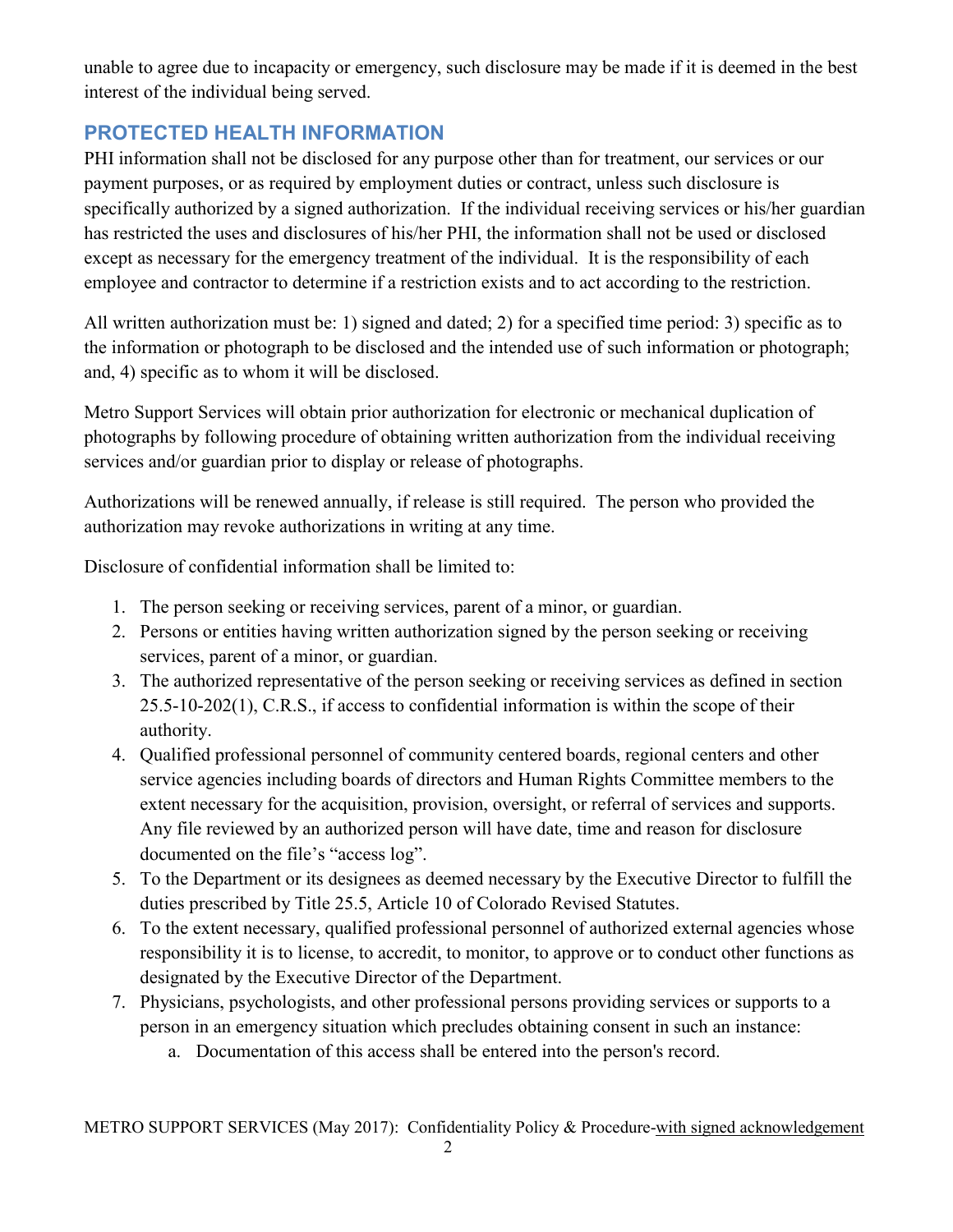- b. This documentation shall contain the date and time of the disclosure, the information disclosed, the names of the persons by whom and to whom the information was disclosed, and the nature of the emergency.
- 8. The court or to persons authorized by an order of the court, issued after a hearing, notice of which was given to the person, parents of a minor or legal guardian, where appropriate, and the custodian of the information. When presenting evidence in court, authorized MSS employees and providers for the person's information will adhere to the following procedure:
	- a. Retain custody of the record at all times;
	- b. Present only if information has been specifically subpoenaed;
	- c. Do not show information to anyone until court requests presentation of evidence;
	- d. Accompany record at all times, including during photocopying.
- 9. Other persons or entities authorized by law; and,
- 10. The entity designated as the protection and advocacy system for Colorado pursuant to 42 U.S.C. 604 when:
	- a. A complaint has been received by the protection and advocacy system from or on behalf of a person with a developmental disability; and,
	- b. Such person does not have a legal guardian or the state or the designee of the state is the legal guardian of such person. Code of Colorado Regulations 36
- 11. Nothing in this policy should be taken to construe that a person or entity that is authorized to access confidential information regarding an individual per section 8.606.2.A can access any and all confidential information available regarding that individual. Disclosure of confidential information must be limited to those aspects of that information which are necessary to performing the duties of that person or entity requiring access. The person seeking or receiving services, parent of a minor, or guardian may access any and all aspects of that person's record. The authorized representative of a person may access those aspects of a person's record which are within the scope of their authority.

## **SAFEGUARDING INFORMATION**

All Metro support Services staff and contractors shall take reasonable steps to safeguard PHI from any intentional or unintentional use that is in violation of this policy. Such safeguarding includes, but is not limited to: storing records that are not currently in use by an authorized person in a locked area, cabinet or closed file not accessible to others; maintaining privacy during discussions of PHI by speaking in a tone and/or area which is not accessible to others; restricting electronic transmission of PHI to job related duties; using codes to limit access to e-mail and computer records; and disposing of PHI that is no longer needed (after 7 years) through shredding.

When making phone calls to individuals receiving services, MSS employees will speak directly to the individual or to those authorized to provide support services to that individual, i.e. Host Home Provider. Messages containing PHI will not be left on an answering machine or with an unauthorized person.

An individual designated by Metro Support Services shall be responsible for the record at all times during the examination of the record by entities other than employees or contractors of Metro Support Services, Inc. Records shall be made available for review at the agency to authorized persons within a

METRO SUPPORT SERVICES (May 2017): Confidentiality Policy & Procedure-with signed acknowledgement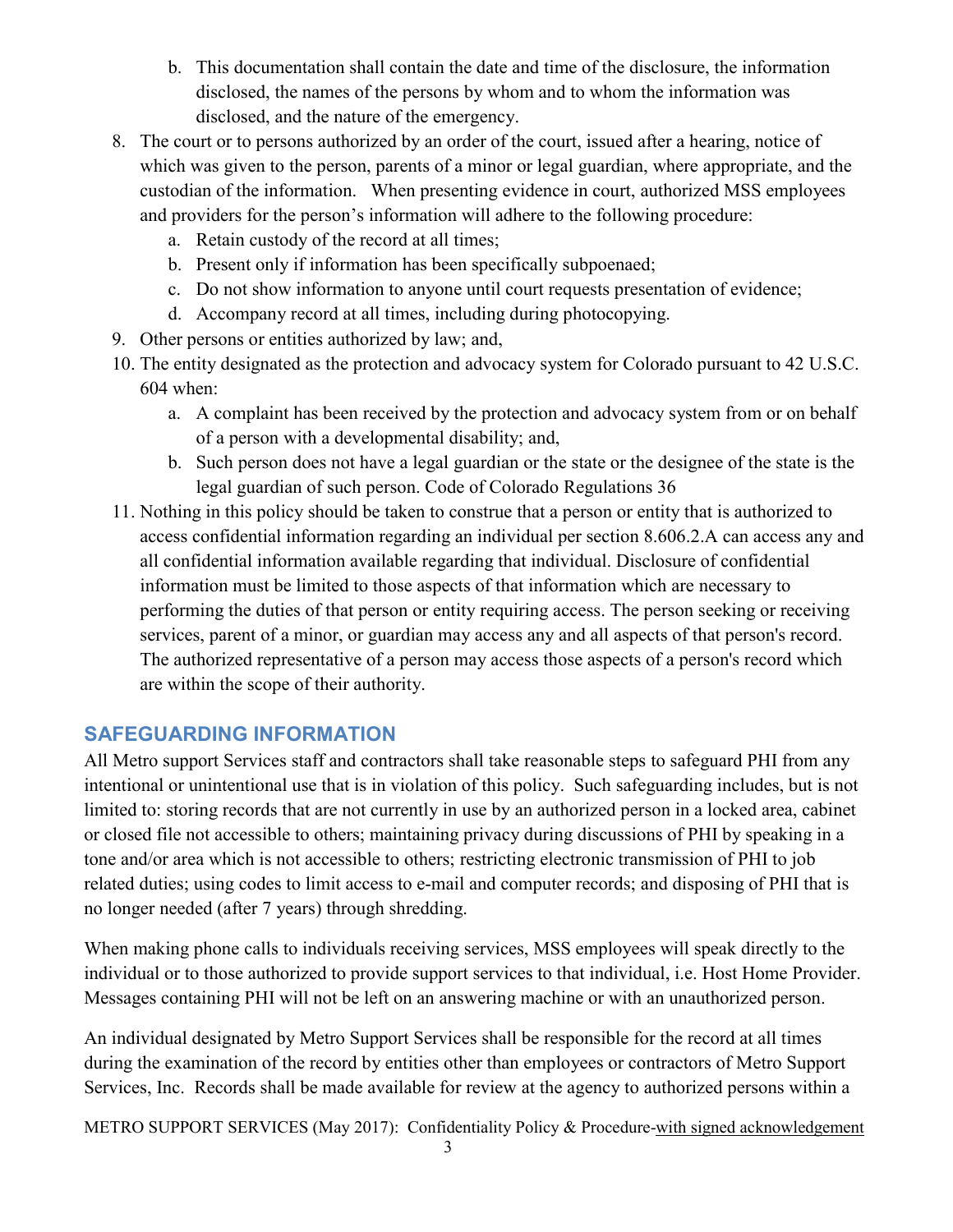reasonable period of time as negotiated by Metro Support Services, Inc. and the party/parties seeking access. At no time may a person examining a record remove anything from it or otherwise make changes in it, except as described below:

- 1. If the person seeking or receiving services, guardian or authorized representative, if within the scope of his/her authority, objects to any information contained in the record, he/she may submit a request for changes, corrections, deletions, or other modifications.
- 2. The person seeking or receiving services, guardian or authorized representative shall sign and date the request.
- 3. The Director will make the final determination regarding the request and will notify the requesting party of the decision.
- 4. If the Director denies the request, then the requestor has the right to have a statement regarding their request entered into the record.

Individuals have the right to file a complaint/grievance if they believe their privacy rights have been violated. All complaints shall be forwarded to the Privacy Officer/MSS Executive Director. Individuals also have the right to file a complaint with the Secretary of the U.S. Department of Health and Human Services.

All Metro Support Services staff and contractors must immediately notify the Privacy Officer if they become aware of any misuses of PHI. They will work with the Privacy Officer to mitigate, to the extent possible, any harmful effects that this misuse may have created. Metro Support Services, Inc. shall take appropriate action against Metro Support Services staff or contractor who violates this policy regarding PHI. Discipline may include verbal or written warnings, probation, or termination of the responsible person, depending upon the severity of the misconduct.

It is strictly forbidden by Metro support Services and Federal law to intimidate, threaten, coerce, discriminate against, or take other retaliatory action against any person for the exercise of any right set forth in this policy. This includes the filing of a complaint to Metro Support Services or to the Secretary of the U.S. Department of Health and Human Services; for testifying, assisting or participating in an investigation; or for opposing any act or practice made unlawful by the Federal Privacy Law or Privacy and Confidentiality Policy of Metro Support Services.